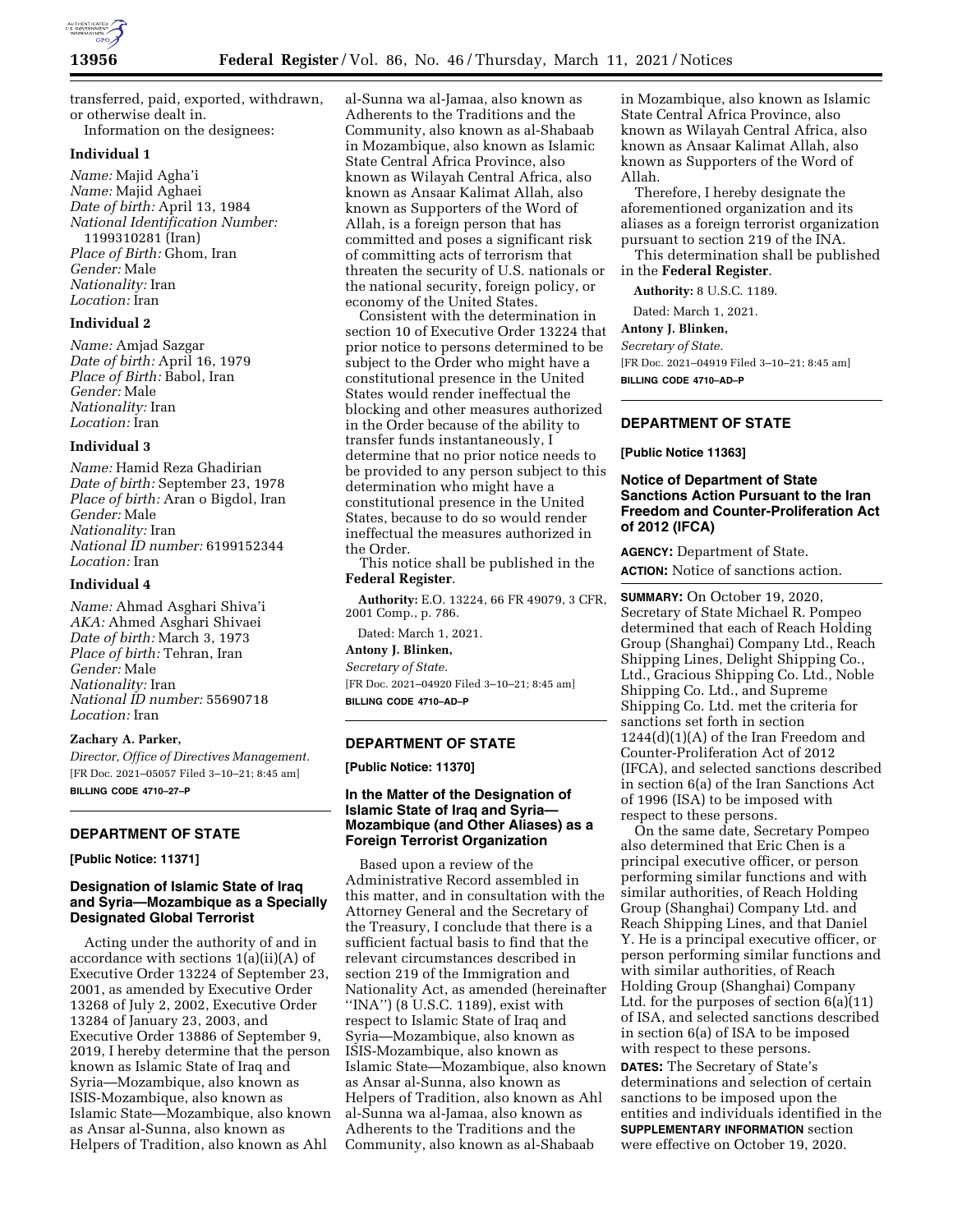# **FOR FURTHER INFORMATION CONTACT:**

Office of Counterproliferation Initiatives, Bureau of International Security and Nonproliferation, Department of State, Washington, DC 20520, tel.: 202–736–7065, or *[CPI-](mailto:CPI-Sanctions@state.gov)[Sanctions@state.gov.](mailto:CPI-Sanctions@state.gov)* 

**SUPPLEMENTARY INFORMATION:** Pursuant to section  $1244(d)(1)(A)$  of IFCA and Presidential Memorandum of June 3, 2013 (''Delegation of Certain Functions and Authorities Under the Iran Freedom and Counter-Proliferation Act of 2012''), the Secretary of State, in consultation with the Secretaries of the Treasury and Commerce and the United States Trade Representative, and with the Secretary of Homeland Security, the President of the Export-Import Bank of the United States, and the Chairman of the Board of Governors of the Federal Reserve System and other agencies as appropriate, shall impose five or more of the sanctions described in section 6(a) of ISA with respect to a person if the Secretary of State determines that the person knowingly, on or after the date that is 180 days after the enactment of IFCA, sells, supplies, or transfers to or from Iran goods or services described in section 1244(d)(3) of IFCA, subject to certain exceptions. Goods or services described in section 1244(d)(3) of IFCA are significant goods or services used in connection with the energy, shipping, or shipbuilding sectors of Iran, including the National Iranian Oil Company, the National Iranian Tanker Company, and the Islamic Republic of Iran Shipping Lines.

On October 19, 2020, the Secretary of State determined that each of Reach Holding Group (Shanghai) Company Ltd., Reach Shipping Lines, Delight Shipping Co., Ltd., Gracious Shipping Co. Ltd., Noble Shipping Co. Ltd. and Supreme Shipping Co. Ltd. met the criteria for the imposition of sanctions pursuant to section  $1244(d)(1)(A)$  of IFCA.

The Secretary of State approved the imposition of the following sanctions under sections 6(a)(3), (6), (7), (8), (9) and (11) of ISA with respect to Reach Holding Group (Shanghai) Company Ltd. and Reach Shipping Lines:

• The United States Government may prohibit any United States financial institution from making loans or providing credits to any sanctioned person totaling more than \$10,000,000 in any 12-month period unless such person is engaged in activities to relieve human suffering and the loans or credits are provided for such activities.

• The President may, pursuant to such regulations as the President may prescribe, prohibit any transactions in foreign exchange that are subject to the jurisdiction of the United States and in which the sanctioned person has any interest.

• The President may, pursuant to such regulations as the President may prescribe, prohibit any transfers of credit or payments between financial institutions or by, through, or to any financial institution, to the extent that such transfers or payments are subject to the jurisdiction of the United States and involve any interest of the sanctioned person.

• The President may, pursuant to such regulations as the President may prescribe, prohibit any person from acquiring, holding, withholding, using, transferring, withdrawing, transporting, importing, or exporting any property that is subject to the jurisdiction of the United States and with respect to which the sanctioned person has any interest; dealing in or exercising any right, power, or privilege with respect to such property; or conducting any transaction involving such property.

• The President may, pursuant to such regulations as the President may prescribe, prohibit any United States person from investing in or purchasing significant amounts of equity or debt instruments of a sanctioned person.

• The President may impose on the principal executive officer or officers of any sanctioned person, or on persons performing similar functions and with similar authorities as such officer or officers, any of the sanctions under section 6(a) of ISA.

In addition, the Secretary of State approved the imposition of the following sanctions under sections 6(a)(3), (6), (7), (8), and (9) of ISA with respect to Delight Shipping Co., Ltd., Gracious Shipping Co. Ltd., Noble Shipping Co. Ltd. and Supreme Shipping Co. Ltd.:

• The United States Government may prohibit any United States financial institution from making loans or providing credits to any sanctioned person totaling more than \$10,000,000 in any 12-month period unless such person is engaged in activities to relieve human suffering and the loans or credits are provided for such activities.

• The President may, pursuant to such regulations as the President may prescribe, prohibit any transactions in foreign exchange that are subject to the jurisdiction of the United States and in which the sanctioned person has any interest.

• The President may, pursuant to such regulations as the President may prescribe, prohibit any transfers of credit or payments between financial institutions or by, through, or to any

financial institution, to the extent that such transfers or payments are subject to the jurisdiction of the United States and involve any interest of the sanctioned person.

• The President may, pursuant to such regulations as the President may prescribe, prohibit any person from acquiring, holding, withholding, using, transferring, withdrawing, transporting, importing, or exporting any property that is subject to the jurisdiction of the United States and with respect to which the sanctioned person has any interest; dealing in or exercising any right, power, or privilege with respect to such property; or conducting any transaction involving such property.

• The President may, pursuant to such regulations as the President may prescribe, prohibit any United States person from investing in or purchasing significant amounts of equity or debt instruments of a sanctioned person.

In addition, the Secretary of State determined that Eric Chen is a principal executive officer, or person performing similar functions and with similar authorities, of Reach Holding Group (Shanghai) Company Ltd. and Reach Shipping Lines, and that Daniel Y. He is a principal executive officer, or person performing similar functions and with similar authorities, of Reach Holding Group (Shanghai) Company Ltd. for the purposes of section 6(a)(11) of ISA, and approved the imposition of the following sanctions under sections 6(a)(3), (6), (7), (8), and (9) of ISA with respect to Eric Chen and Daniel Y. He:

• The United States Government may prohibit any United States financial institution from making loans or providing credits to any sanctioned person totaling more than \$10,000,000 in any 12-month period unless such person is engaged in activities to relieve human suffering and the loans or credits are provided for such activities.

• The President may, pursuant to such regulations as the President may prescribe, prohibit any transactions in foreign exchange that are subject to the jurisdiction of the United States and in which the sanctioned person has any interest.

• The President may, pursuant to such regulations as the President may prescribe, prohibit any transfers of credit or payments between financial institutions or by, through, or to any financial institution, to the extent that such transfers or payments are subject to the jurisdiction of the United States and involve any interest of the sanctioned person.

• The President may, pursuant to such regulations as the President may prescribe, prohibit any person from